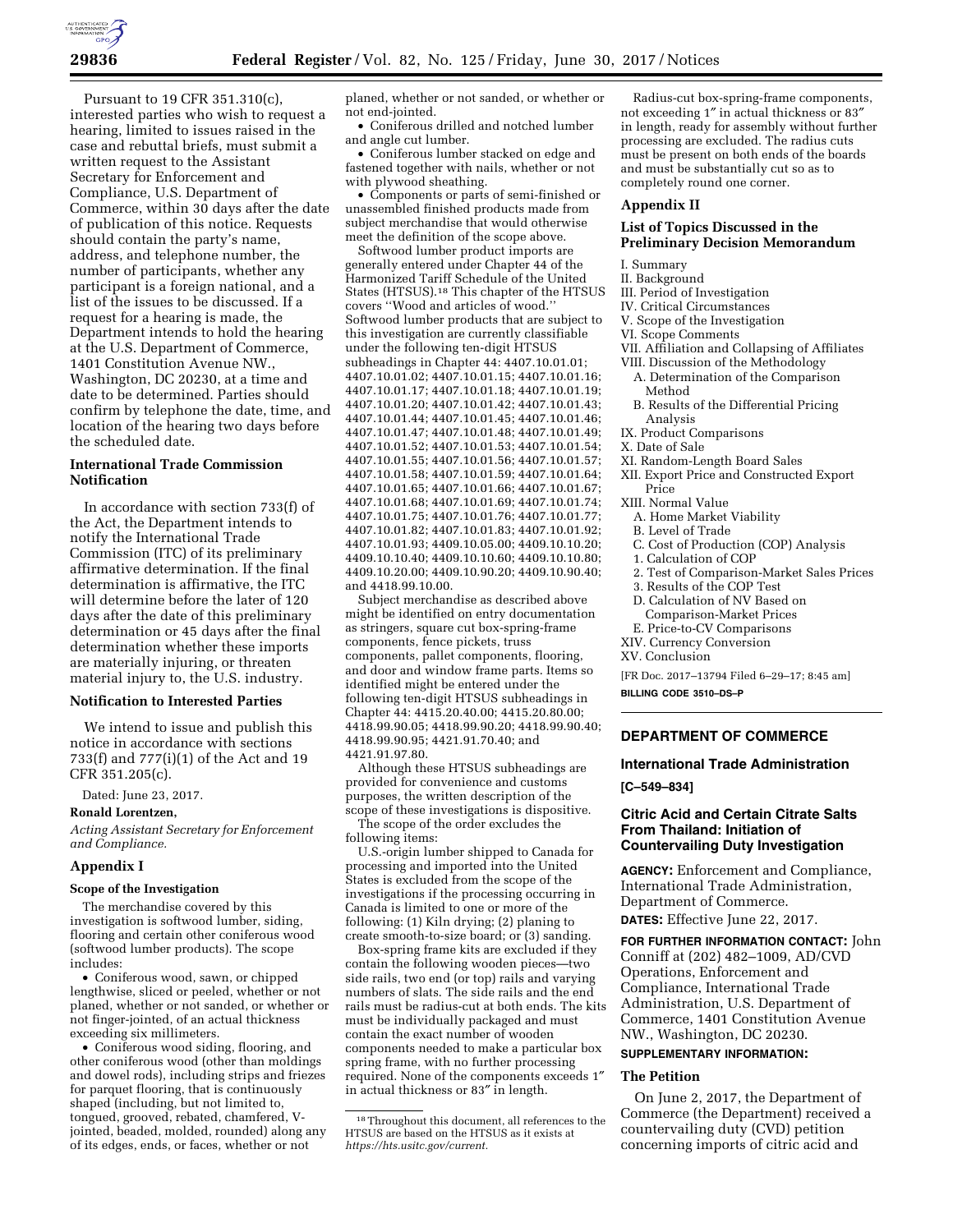certain citrate salts (citric acid) from Thailand,<sup>1</sup> filed in proper form on behalf of Archer Daniels Midland Company (ADM); Cargill Incorporated (Cargill); and Tate & Lyle Ingredients Americas LLC (Tate & Lyle) (collectively, the petitioners). The Petition was accompanied by antidumping duty (AD) petitions concerning imports of citric acid from Belgium, Colombia and Thailand.2 The petitioners are domestic producers of citric acid.3

On June 7, and June 12, 2017, the Department requested additional information and clarification of certain areas of the Petition.4 The petitioners filed responses to these requests on June 9, and June 14, 2017, respectively.5

In accordance with section 702(b)(1) of the Tariff Act of 1930, as amended (the Act), the petitioners allege that imports of citric acid from Thailand received countervailable subsidies from Thai government authorities within the meaning of sections 701 and 771(5) of the Act, and that such imports are materially injuring, or threatening material injury to, an industry in the United States. Also, consistent with section 702(b)(1) of the Act, for those alleged programs on which we are initiating a CVD investigation, the Petition alleged the elements of a subsidy and provided information reasonably available to the petitioners supporting the allegations.

The Department finds that the petitioners filed the Petition on behalf of the domestic industry because the petitioners are interested parties as defined in section 771(9)(C) of the Act. The Department also finds that the petitioners demonstrated sufficient industry support with respect to the initiation of the CVD investigation that the petitioners are requesting.6

5*See* Letter from the petitioners, ''Petitioners' Responses to Supplemental Questions,'' dated June 9, 2017; *see also* Letter from the petitioners, ''Antidumping Duty Investigation of Citric Acid and Certain Citrate Salts from Belgium, Colombia, and Thailand: Petitioners' Responses to Supplemental Questions—Volume I,'' dated June 14, 2017 (General Issues Supplement).

6*See* ''Determination of Industry Support for the Petitions'' section, below.

# **Period of Investigation**

Because the Petition was filed on June 2, 2017, the period of investigation (POI) is January 1, 2016, through December 31, 2016.7

#### **Scope of the Investigation**

The product covered by this investigation is citric acid and certain citrate salts from Thailand. For a full description of the scope of this investigation, *see* the ''Scope of the Investigation,'' in the Appendix to this notice.

# **Comments on Scope of the Investigation**

During our review of the Petition, the Department issues questions to, and received responses from, the petitioners pertaining to the proposed scope to ensure that the scope language in the Petition would be an accurate reflection of the products for which the domestic industry is seeking relief.8

As discussed in the preamble to the Department's regulations, we are setting aside a period for interested parties to raise issues regarding product coverage (scope). The Department will consider all comments received from parties and, if necessary, will consult with parties prior to the issuance of the preliminary determinations. If scope comments include factual information (*see* 19 CFR 351.102(b)(21)), all such factual information should be limited to public information. In order to facilitate preparation of its questionnaires, the Department requests all interested parties to submit such comments by 5:00 p.m. Eastern Time (ET) on July 12, 2017, which is 20 calendar days from the signature date of this notice. Any rebuttal comments, which may include factual information (also limited to public information), must be filed by 5:00 p.m. ET on July 24, 2017, which is the next business day after 10 calendar days after the initial comments. All such comments must be filed on the records of this investigation and each of the concurrent AD investigations.

The Department requests that any factual information the parties consider relevant to the scope of this investigation be submitted during this time period. However, if a party subsequently believes that additional factual information pertaining to the scope of the investigation may be relevant, the party may contact the Department and request permission to submit the additional information. As stated above, all such comments must be filed on the records of this

investigation and each of the concurrent AD investigations.

#### **Filing Requirements**

All submissions to the Department must be filed electronically using Enforcement and Compliance's Antidumping and Countervailing Duty Centralized Electronic Service System (ACCESS).9 An electronically-filed document must be received successfully in its entirety by the time and date it is due. Documents excepted from the electronic submission requirements must be filed manually (*i.e.,* in paper form) with Enforcement and Compliance's APO/Dockets Unit, Room 18022, U.S. Department of Commerce, 1401 Constitution Avenue NW., Washington, DC 20230, and stamped with the date and time of receipt by the applicable deadlines.

#### **Consultations**

Pursuant to section 702(b)(4)(A)(i) of the Act, the Department notified representatives of the Royal Thai Government (RTG) of the receipt of the Petition. Also, in accordance with section  $702(b)(4)(A)(ii)$  of the Act, the Department provided representatives of the RTG with an opportunity for consultations with respect to the Petition. Consultations with the RTG were held at the Department's main building on June 14, 2017. The invitation letter and the memorandum regarding these consultations are on file electronically *via* ACCESS.

# **Determination of Industry Support for the Petition**

Section 702(b)(1) of the Act requires that a petition be filed on behalf of the domestic industry. Section 702(c)(4)(A) of the Act provides that a petition meets this requirement if the domestic producers or workers who support the petition account for: (i) at least 25 percent of the total production of the domestic like product; and (ii) more than 50 percent of the production of the domestic like product produced by that portion of the industry expressing support for, or opposition to, the petition. Moreover, section 702(c)(4)(D) of the Act provides that, if the petition does not establish support of domestic

<sup>1</sup>*See* ''Petitions for the Imposition of Antidumping and Countervailing Duties on Citric Acid and Certain Citrate Salts from Belgium, Colombia, and Thailand,'' dated June 2, 2017, at Volume V (Petition).

<sup>2</sup>*See* Petition, Volumes II–IV.

<sup>3</sup>*See* Volume I of the Petitions, at 2.

<sup>4</sup>*See* Letter to the petitioners from the Department, ''Petition for the Imposition of Countervailing Duties on Imports of Citric Acid and Certain Citrate Salts from Thailand: Supplemental Questions,'' dated June 7, 2017; *see also* Letter to the petitioners from the Department concerning supplemental questions on general issues, dated June 12, 2017.

<sup>7</sup>*See* 19 CFR 351.204(b)(2).

<sup>8</sup>*See* General Issues Supplement, at 1–4.

<sup>9</sup>*See* 19 CFR 351.303 (for general filing requirements); *see also Antidumping and Countervailing Duty Proceedings: Electronic Filing Procedures; Administrative Protective Order Procedures,* 76 FR 39263 (July 6, 2011), for details of the Department's electronic filing requirements, which went into effect on August 5, 2011. Information on help using ACCESS can be found at *[https://access.trade.gov/help.aspx,](https://access.trade.gov/help.aspx)* and a handbook can be found at *[https://access.trade.gov/help/](https://access.trade.gov/help/Handbook%20on%20Electronic%20Filling%20Procedures.pdf) [Handbook%20on%20Electronic%20Filling](https://access.trade.gov/help/Handbook%20on%20Electronic%20Filling%20Procedures.pdf) [%20Procedures.pdf.](https://access.trade.gov/help/Handbook%20on%20Electronic%20Filling%20Procedures.pdf)*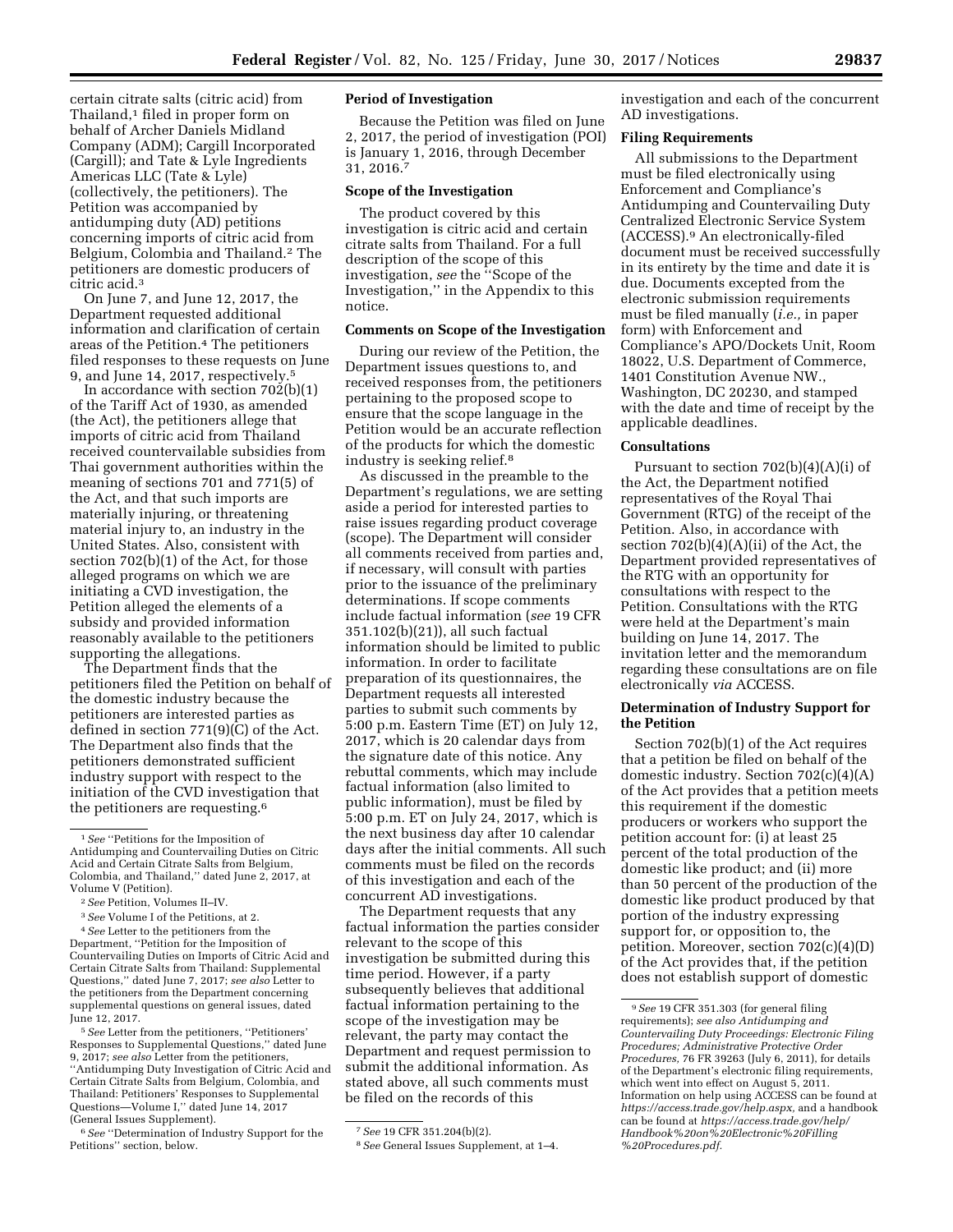producers or workers accounting for more than 50 percent of the total production of the domestic like product, the Department shall: (i) Poll the industry or rely on other information in order to determine if there is support for the petition, as required by subparagraph (A); or (ii) determine industry support using a statistically valid sampling method to poll the ''industry.''

Section 771(4)(A) of the Act defines the ''industry'' as the producers, as a whole, of a domestic like product. Thus, to determine whether a petition has the requisite industry support, the statute directs the Department to look to producers and workers who produce the domestic like product. The International Trade Commission (ITC), which is responsible for determining whether ''the domestic industry'' has been injured, must also determine what constitutes a domestic like product in order to define the industry. While both the Department and the ITC must apply the same statutory definition regarding the domestic like product,10 they do so for different purposes and pursuant to a separate and distinct authority. In addition, the Department's determination is subject to limitations of time and information. Although this may result in different definitions of the like product, such differences do not render the decision of either agency contrary to law.11

Section 771(10) of the Act defines the domestic like product as ''a product which is like, or in the absence of like, most similar in characteristics and uses with, the article subject to an investigation under this title.'' Thus, the reference point from which the domestic like product analysis begins is ''the article subject to an investigation'' (*i.e.,* the class or kind of merchandise to be investigated, which normally will be the scope as defined in the Petition).

With regard to the domestic like product, the petitioners do not offer a definition of the domestic like product distinct from the scope of the investigation. Based on our analysis of the information submitted on the record, we have determined that citric acid, as defined in the scope, constitutes a single domestic like product and we have analyzed industry support in terms of that domestic like product.12

In determining whether the petitioners have standing under section 702(c)(4)(A) of the Act, we considered the industry support data contained in the Petition with reference to the domestic like product as defined in the ''Scope of the Investigation,'' in the Appendix to this notice. To establish industry support, the petitioners provided their own production of the domestic like product in 2016.13 The petitioners state that they represent the totality of the domestic industry producing citric acid; therefore, the Petition is supported by 100 percent of the U.S. industry.14

Our review of the data provided in the Petition, the General Issues Supplement, and other information readily available to the Department indicates that the petitioners have established industry support for the Petition.15 First, the Petition established support from domestic producers (or workers) accounting for more than 50 percent of the total production of the domestic like product and, as such, the Department is not required to take further action in order to evaluate industry support (*e.g.,*  polling).16 Second, the domestic producers (or workers) have met the statutory criteria for industry support under section 702(c)(4)(A)(i) of the Act because the domestic producers (or workers) who support the Petition account for at least 25 percent of the total production of the domestic like product.17 Finally, the domestic producers (or workers) have met the statutory criteria for industry support under section 702(c)(4)(A)(ii) of the Act because the domestic producers (or workers) who support the Petition account for more than 50 percent of the production of the domestic like product produced by that portion of the industry expressing support for, or opposition to, the Petition.18 Accordingly, the Department determines that the Petition was filed on behalf of the domestic

industry within the meaning of section 702(b)(1) of the Act.

The Department finds that the petitioners filed the Petition on behalf of the domestic industry because they are interested parties as defined in section 771(9)(C) of the Act, and they have demonstrated sufficient industry support with respect to the CVD investigation they are requesting the Department to initiate.19

#### **Injury Test**

Because Thailand is a ''Subsidies Agreement Country'' within the meaning of section 701(b) of the Act, section 701(a)(2) of the Act applies to this investigation. Accordingly, the ITC must determine whether imports of the subject merchandise from Thailand materially injure, or threaten material injury to, a U.S. industry.

# **Allegations and Evidence of Material Injury and Causation**

The petitioners allege that imports of the subject merchandise are benefitting from countervailable subsidies and that such imports are causing, or threaten to cause, material injury to the U.S. industry producing the domestic like product. In addition, the petitioners allege that subject imports exceed the negligibility threshold provided for under section  $771(24)(A)$  of the Act.<sup>20</sup> In CVD petitions, section 771(24)(B) of the Act provides that imports of subject merchandise from developing and least developed countries must exceed the negligibility threshold of four percent. The petitioners also demonstrate that subject imports from Thailand, which has been designated as developing country under section 771(36)(A) of the Act, exceed the negligibility threshold of four percent.<sup>21</sup>

The petitioners contend that the industry's injured condition is illustrated by reduced market share; underselling and price suppression or depression; lost sales and revenues; adverse impact on the domestic industry's production, capacity utilization, and U.S. shipments; and declines in financial performance.<sup>22</sup> We have assessed the allegations and supporting evidence regarding material injury, threat of material injury, and causation, and we have determined that these allegations are properly supported

22*See* Volume I of the Petition, at 17–32 and

Exhibits I–7 and I–9—I–15.

<sup>10</sup>*See* section 771(10) of the Act.

<sup>11</sup>*See USEC, Inc.* v. *United States,* 132 F. Supp. 2d 1, 8 (CIT 2001) (citing *Algoma Steel Corp., Ltd.*  v. *United States,* 688 F. Supp. 639, 644 (CIT 1988), *aff'd* 865 F.2d 240 (Fed. Cir. 1989)).

<sup>12</sup>For a discussion of the domestic like product analysis, *see* Countervailing Duty Investigation Initiation Checklist: Citric Acid and Certain Citrate Salts from Thailand (Thailand CVD Initiation

Checklist), at Attachment II, Analysis of Industry Support for the Antidumping and Countervailing Duty Petitions Covering Citric Acid and Certain Citrate Salts from Belgium, Colombia, and Thailand (Attachment II). This checklist is dated concurrently with this notice and on file electronically *via* ACCESS. Access to documents filed *via* ACCESS is also available in the Central Records Unit, Room B8024 of the main Department of Commerce building.

<sup>13</sup>*See* Volume I of the Petition, at Exhibit I–13.

<sup>14</sup> *Id.,* at 2–3 and Exhibits I–1 and I–2; *see also*  General Issues Supplement, at 1, 7 and Attachments 1 and 3.

<sup>15</sup>*See* Thailand CVD Initiation Checklist, at Attachment II.

<sup>16</sup>*See* section 702(c)(4)(D) of the Act; *see also*  Thailand CVD Initiation Checklist, at Attachment II.

<sup>17</sup>*See* Thailand CVD Initiation Checklist, at Attachment II.

 $\overline{19}$  *Id.* 

<sup>20</sup>*See* Volume I of the Petition, at 21–22 and Exhibit I–12. 21 *Id.*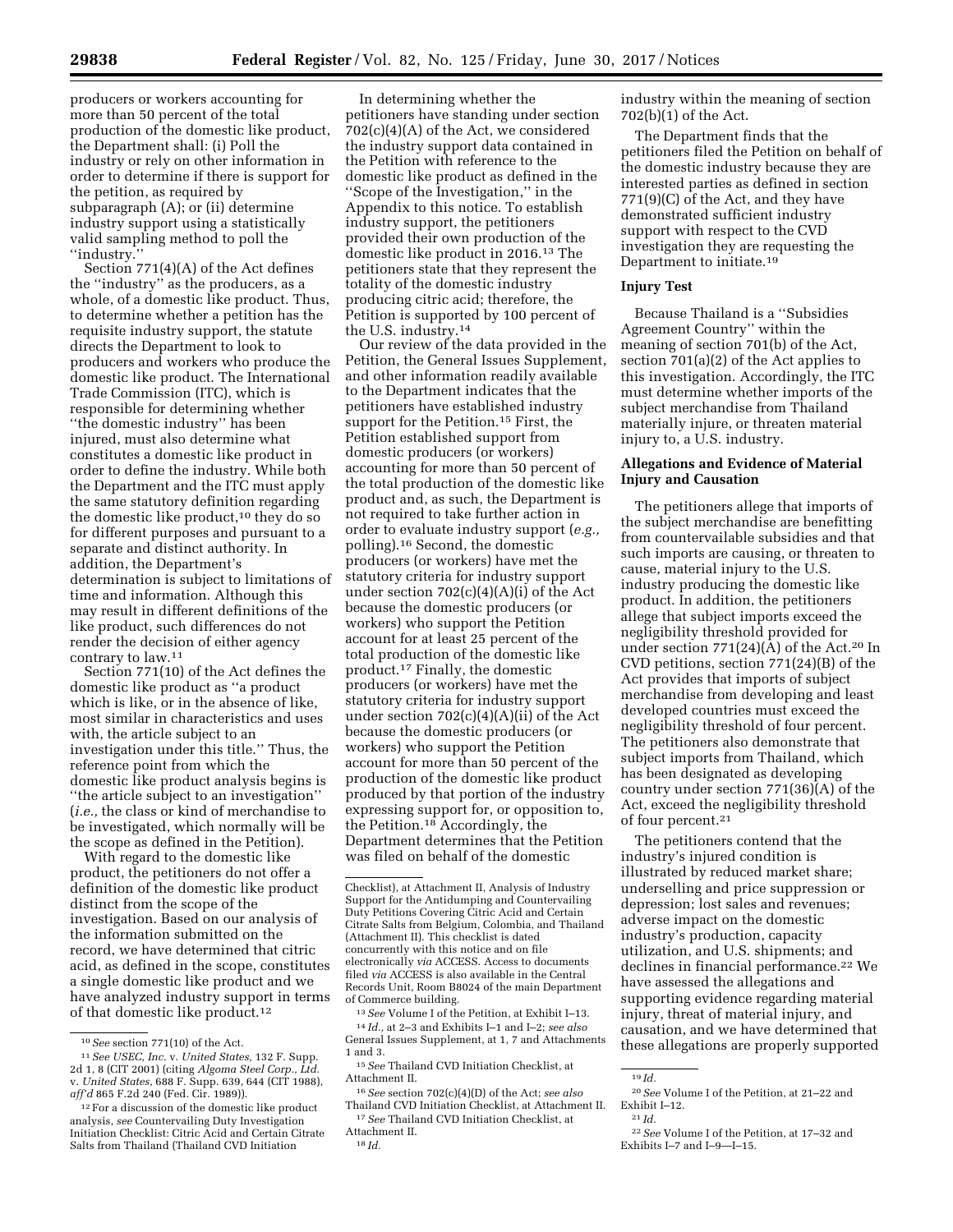by adequate evidence, and meet the statutory requirements for initiation.23

# **Initiation of CVD Investigation**

Section 702(b)(1) of the Act requires the Department to initiate a CVD investigation whenever an interested party files a CVD petition on behalf of an industry that: (1) Alleges the elements necessary for an imposition of a duty under section 701(a) of the Act; and (2) is accompanied by information reasonably available to the petitioners supporting the allegations.

The petitioners allege that producers/ exporters of citric acid in Thailand benefit from countervailable subsidies bestowed by their government. The Department examined the Petition and finds that it complies with the requirements of section 702(b)(1) of the Act. Therefore, in accordance with section 702(b)(1) of the Act, we are initiating this CVD investigation to determine whether manufacturers, producers, and/or exporters of citric acid in Thailand receive countervailable subsidies from Thai government authorities.

Under the Trade Preferences Extension Act of 2015, numerous amendments to the AD and CVD law were made.24 The amendments to sections 776 and 782 of the Act are applicable to all determinations made on or after August 6, 2015, and, therefore, apply to this CVD investigation.25

Based on our review of the Petition, we find that there is sufficient information to initiate a CVD investigation on all nine alleged programs. For a full discussion of the basis for our decision to initiate on each program, *see* the Thailand CVD Initiation Checklist. A public version of the initiation checklist is available on ACCESS.

In accordance with section 703(b)(1) of the Act and 19 CFR 351.205(b)(1), unless postponed, we will make our preliminary determination no later than 65 days after the date of this initiation.

# **Respondent Selection**

Based on information from independent sources, the petitioners

25*See Applicability Notice,* 80 FR at 46794–95.

identified four companies in Thailand as producers/exporters of citric acid.26 Following standard practice in CVD investigations, the Department intends to review U.S. Customs and Border Protection (CBP) data for U.S. imports under the appropriate HTSUS numbers listed in the ''Scope of the Investigation,'' in the Appendix, below. If the Department determines that, due to the large number of producers or exporters, it cannot individually examine each company based on the Department's resources, then the Department will select respondents based on the CBP data. We intend to release the CBP data under Administrative Protective Order (APO) to all parties with access to information protected by APO. Comments regarding the CBP data and respondent selection should be submitted seven calendar days after the placement of the CBP data on the record of the investigation. Parties wishing to submit rebuttal comments should submit those comments five calendar days after the deadline for the initial comments.

Comments must be filed electronically using ACCESS. An electronically-filed document must be received successfully, in its entirety, by ACCESS no later than 5:00 p.m. ET on the date noted above. We intend to finalize our decision regarding respondent selection within 20 days of publication of this notice.

## **Distribution of Copies of the Petition**

In accordance with section 702(b)(4)(A)(i) of the Act and 19 CFR 351.202(f), a copy of the public version of the Petition has been provided to the RTG *via* ACCESS. To the extent practicable, we will attempt to provide a copy of the public version of the Petition to each known exporter (as named in the Petition), consistent with 19 CFR 351.203(c)(2).

#### **ITC Notification**

We will notify the ITC of our initiation, as required by section 702(d) of the Act.

# **Preliminary Determination by the ITC**

The ITC will preliminarily determine, within 45 days after the date on which the Petition was filed, whether there is a reasonable indication that imports of citric acid from Thailand are materially injuring, or threatening material injury to, a U.S. industry.27 A negative ITC determination will result in the investigation being terminated.28

Otherwise, this investigation will proceed according to statutory and regulatory time limits.

# **Submission of Factual Information**

Factual information is defined in 19 CFR 351.102(b)(21) as: (i) Evidence submitted in response to questionnaires; (ii) evidence submitted in support of allegations; (iii) publicly available information to value factors under 19 CFR 351.408(c) or to measure the adequacy of remuneration under 19 CFR 351.511(a)(2); (iv) evidence placed on the record by the Department; and (v) evidence other than factual information described in (i)–(iv). Any party, when submitting factual information, must specify under which subsection of 19 CFR  $351.102(b)(21)$  the information is being submitted and, if the information is submitted to rebut, clarify, or correct factual information already on the record, to provide an explanation identifying the information already on the record that the factual information seeks to rebut, clarify, or correct. Time limits for the submission of factual information are addressed in 19 CFR 351.301, which provides specific time limits based on the type of factual information being submitted. Parties should review the regulations prior to submitting factual information in this investigation.

#### **Extension of Time Limits Regulation**

Parties may request an extension of time limits before the expiration of a time limit established under 19 CFR 351.301, or as otherwise specified by the Secretary. In general, an extension request will be considered untimely if it is filed after the expiration of the time limit established under 19 CFR 351.301. For submissions that are due from multiple parties simultaneously, an extension request will be considered untimely if it is filed after 10:00 a.m. on the due date. Under certain circumstances, we may elect to specify a different time limit by which extension requests will be considered untimely for submissions which are due from multiple parties simultaneously. In such a case, we will inform parties in the letter or memorandum setting forth the deadline (including a specified time) by which extension requests must be filed to be considered timely. An extension request must be made in a separate, stand-alone submission; under limited circumstances we will grant untimely-filed requests for the extension of time limits. Review *Extension of Time Limits; Final Rule,* 78 FR 57790 (September 20, 2013), available at *[http://www.gpo.gov/fdsys/pkg/FR-2013-](http://www.gpo.gov/fdsys/pkg/FR-2013-09-20/html/2013-22853.htm) [09-20/html/2013-22853.htm,](http://www.gpo.gov/fdsys/pkg/FR-2013-09-20/html/2013-22853.htm)* prior to

<sup>23</sup>*See* Thailand CVD Initiation Checklist, at Attachment III, Analysis of Allegations and Evidence of Material Injury and Causation for the Antidumping and Countervailing Duty Petitions Covering Citric Acid and Certain Citrate Salts from Belgium, Colombia, and Thailand (Attachment III).

<sup>24</sup>*See* Trade Preferences Extension Act of 2015, Public Law 114–27, 129 Stat. 362 (2015). *See also, Dates of Application of Amendments to the Antidumping and Countervailing Duty Laws Made by the Trade Preferences Extension Act of 2015,* 80 FR 46793 (August 6, 2015) (*Applicability Notice*).

<sup>26</sup>*See* Petitions, Volume I at 30–31.

<sup>27</sup>*See* section 703(a)(2) of the Act.

<sup>28</sup>*See* section 703(a)(1) of the Act.